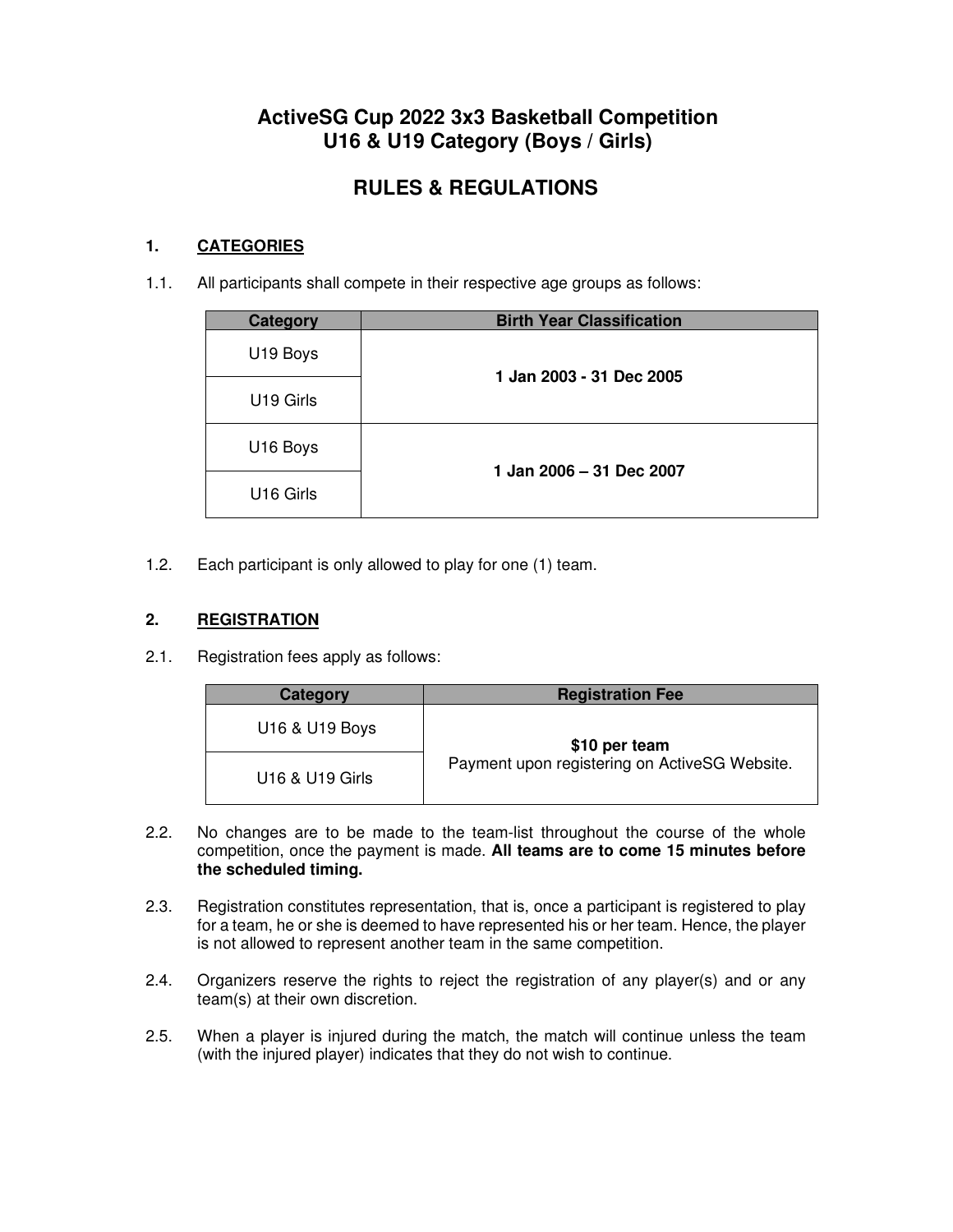- 2.6. If a player is **injured** during the competition period and is unable to participate in subsequent matches, a replacement player (1 time replacement only) can be inserted based on all the conditions below
	- i must not be from another team which is participating in the event
	- ii must be within the tournament age
	- iii No substitute player registered during submission of entry form
- 2.7. The replacement player must provide the following on match day:
	- i Student ID Card/ Student Ez-link Card with photo
	- ii A completed indemnity form, with parent's endorsement (for ages below 18)
	- iii A completed consent form, with parent's endorsement (for ages below 18)

## **3. Competition Format**

The teams participating in the competition shall be divided into groups (Number of teams per group and number of groups depend on the number of registered teams). A draw will be conducted for the purpose of determining the placement of the teams in the groups.

a) All matches in a group are played under the league system whereby each team will play once against each of the other teams in its group (single round-robin).

## **3.1 5-Zone Qualifiers**

The competition is divided into 5 zones: North, East, Central, North-East and West. Each zone will host 4 groups of 10 teams to play in a round-robin and each team will play a total of 9 games. After all the matches in the round is played, their final standings will then determine how they progress into the next round.

## **3.2 Zonal Finals**

From the previous round, the top 2 teams and 2 best  $3<sup>rd</sup>$  place team within the zone will proceed to the Zonal Finals. Each zone will host 4 groups of 10 teams to play in a round-robin and each team will play a total of 9 games.

In this new groups, the best of each zone will compete against each other to test their skills. Similarly, this Zonal Final round will have the same round-robin system as the earlier round. Their Final standings will then determine if the team proceeds to the Prime League or the Super League.

#### **3.3 Prime League**

Teams who are ranked  $3<sup>rd</sup>$  and  $4<sup>th</sup>$  positions in each of the individual zone from the previous round will enter the Prime League. Similarly, the prime league will have the same round-robin system as the earlier round. Their top 4 will proceed to Final 4.

## **3.4 Super League**

Teams who are ranked  $1<sup>st</sup>$  and  $2<sup>nd</sup>$  positions in each of the individual zone from the previous round will enter the Prime League. Similarly, the prime league will have the same round-robin system as the earlier round. Their top 4 will proceed to Final 4.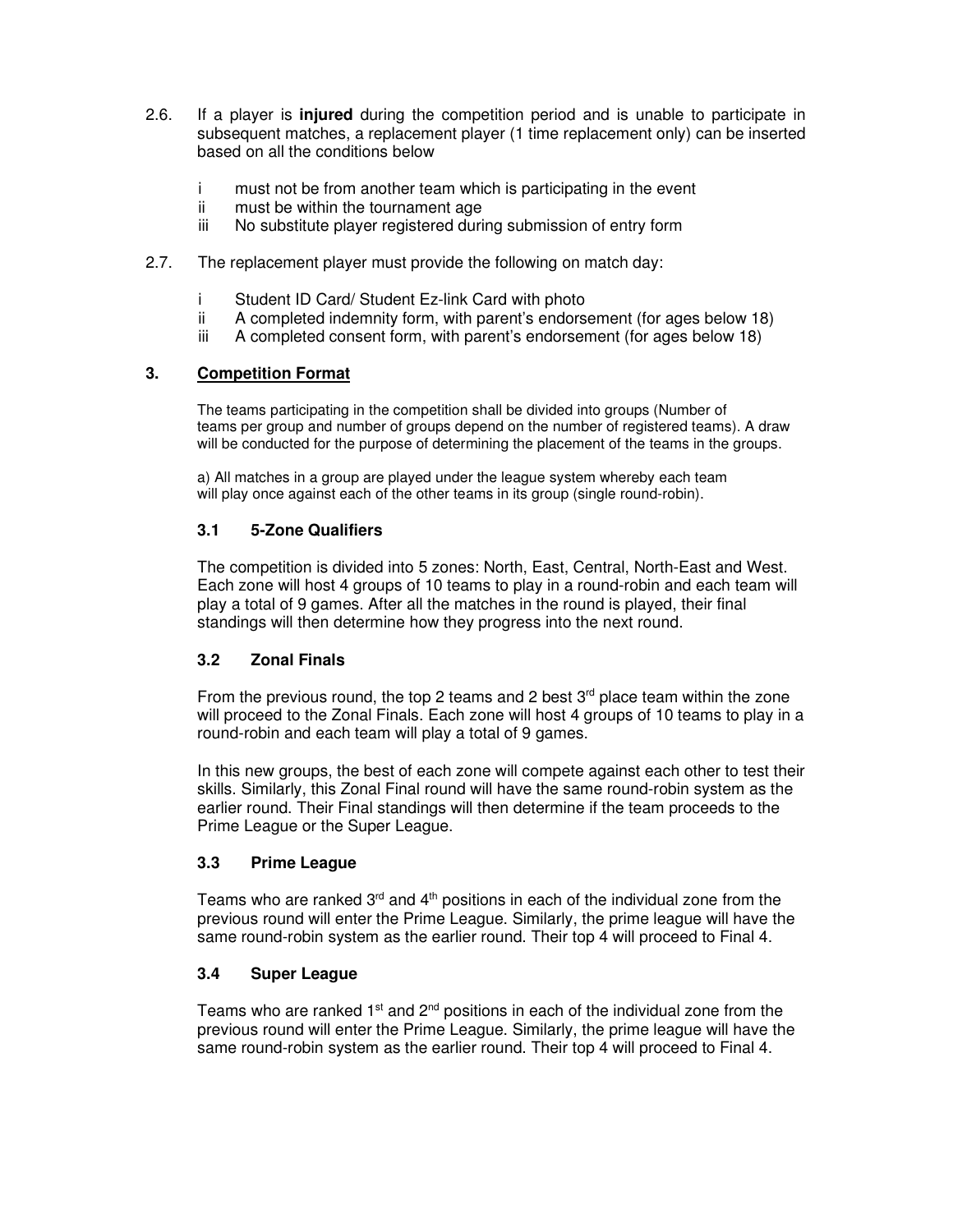#### **3.5 Final 4**

The "top 4" from Prime League and Super League will battle it out in a knock-out round format that consists of two games for each team.  $1<sup>st</sup>$  position will play against  $4<sup>th</sup>$ position and 2<sup>nd</sup> position will play against 3<sup>rd</sup> position. Losers of both games will play a match to determine  $3<sup>rd</sup>/4<sup>th</sup>$  position and winners of both games will play a final match to determine who is the champion.

|                                | <b>Competition Format</b>          |                       |                       |                       |                                  |                       |                              |                       |                                  |                       |                                    |                       |                           |                                   |                       |                                   |                           |                       |                       |                       |
|--------------------------------|------------------------------------|-----------------------|-----------------------|-----------------------|----------------------------------|-----------------------|------------------------------|-----------------------|----------------------------------|-----------------------|------------------------------------|-----------------------|---------------------------|-----------------------------------|-----------------------|-----------------------------------|---------------------------|-----------------------|-----------------------|-----------------------|
|                                | 5 Zones<br>200 teams               |                       |                       |                       |                                  |                       |                              |                       |                                  |                       |                                    |                       |                           |                                   |                       |                                   |                           |                       |                       |                       |
|                                | <b>North</b>                       |                       |                       |                       | East                             |                       |                              |                       | Central                          |                       |                                    |                       | <b>North East</b>         |                                   |                       |                                   | West                      |                       |                       |                       |
| 5-Zone<br><b>Qualifiers:</b>   | N <sub>1</sub><br>10<br>teams      | N <sub>2</sub><br>10  | N <sub>3</sub><br>10  | N <sub>4</sub><br>10  | E1<br>10                         | E2<br>10              | E <sub>3</sub><br>10         | E4<br>10              | CI<br>10                         | C <sub>2</sub><br>10  | C3<br>10                           | C4<br>10              | <b>NE</b><br>T<br>10      | <b>NE</b><br>$\overline{2}$<br>10 | <b>NE</b><br>3<br>10  | <b>NE</b><br>$\overline{4}$<br>10 | W1<br>10                  | W <sub>2</sub><br>10  | W3<br>10              | W <sub>4</sub><br>10  |
|                                | Top<br>$\overline{2}$              | Top<br>$\overline{2}$ | Top<br>$\overline{2}$ | Top<br>$\overline{2}$ | Top<br>$\overline{2}$            | Top<br>$\overline{2}$ | <b>Top</b><br>$\overline{2}$ | Top<br>$\overline{2}$ | Top<br>$\overline{2}$            | Top<br>$\overline{2}$ | Top<br>$\overline{2}$              | Top<br>$\overline{2}$ | Top<br>$\overline{2}$     | Top<br>$\overline{2}$             | Top<br>$\overline{2}$ | Top<br>$\overline{2}$             | Top<br>$\overline{2}$     | Top<br>$\overline{2}$ | Top<br>$\overline{2}$ | Top<br>$\overline{2}$ |
| <b>Zonal</b><br><b>Finals:</b> |                                    | + Two Best 3rd        | Placers               |                       | + Two Best 3rd<br><b>Placers</b> |                       |                              |                       | + Two Best 3rd<br><b>Placers</b> |                       |                                    |                       | + Two Best 3rd<br>Placers |                                   |                       |                                   | + Two Best 3rd<br>Placers |                       |                       |                       |
|                                | 10 teams                           |                       |                       |                       | 10 teams                         |                       |                              |                       | 10 teams                         |                       |                                    |                       | 10 teams                  |                                   |                       |                                   | 10 teams                  |                       |                       |                       |
| Super/<br>Prime:               | 1st & 2nd                          |                       | 3rd & 4th             |                       | 1st & 2nd<br>3rd & 4th           |                       |                              | 1st & 2nd             | 3rd & 4th                        |                       | 1st & 2nd<br>3rd & 4th             |                       | 1st & 2nd                 |                                   | 3rd & 4th             |                                   |                           |                       |                       |                       |
|                                | Super League: 1st & 2nd = 10 teams |                       |                       |                       |                                  |                       |                              |                       |                                  |                       | Prime League: 3rd & 4th = 10 teams |                       |                           |                                   |                       |                                   |                           |                       |                       |                       |
| Final 4!:                      | Top 4                              |                       |                       |                       |                                  |                       |                              |                       |                                  | Top 4                 |                                    |                       |                           |                                   |                       |                                   |                           |                       |                       |                       |

## **4. FORMAT OF PLAY**

FIBA rules apply to all situations not specifically addressed below. The current set, both in an abbreviated version and longer format, was published in August 2019. The current rules depart from regular full-court basketball in the following ways:

- 4.1. Each team consists of 5 players, 3 players on the court and 2 substitutes. On match day, each team must have 3 players on the court when the game begins for 3x3. Coaches on the field of play including seats for substitutes ad/or remote coaching from outside the court are not allowed.
- 4.2. The game will be played at the location(s) as stated from the officiating schedule.
- 4.3. A jump ball is not used to start the game. Instead, a coin toss is held immediately before the game. The winning team can choose to take possession of the ball at the start of the game or take the first possession of a potential overtime period. In turn, this means that if the game goes into overtime, the first possession goes to the team that started the game on defence.
- 4.4. There are no jump balls at any time in the game, neither is there an alternating possession rule. In any held-ball situation, the defensive team is granted possession.
- 4.5. Every successful shot inside the arc is awarded one point, while every successful shot behind the arc is awarded two points.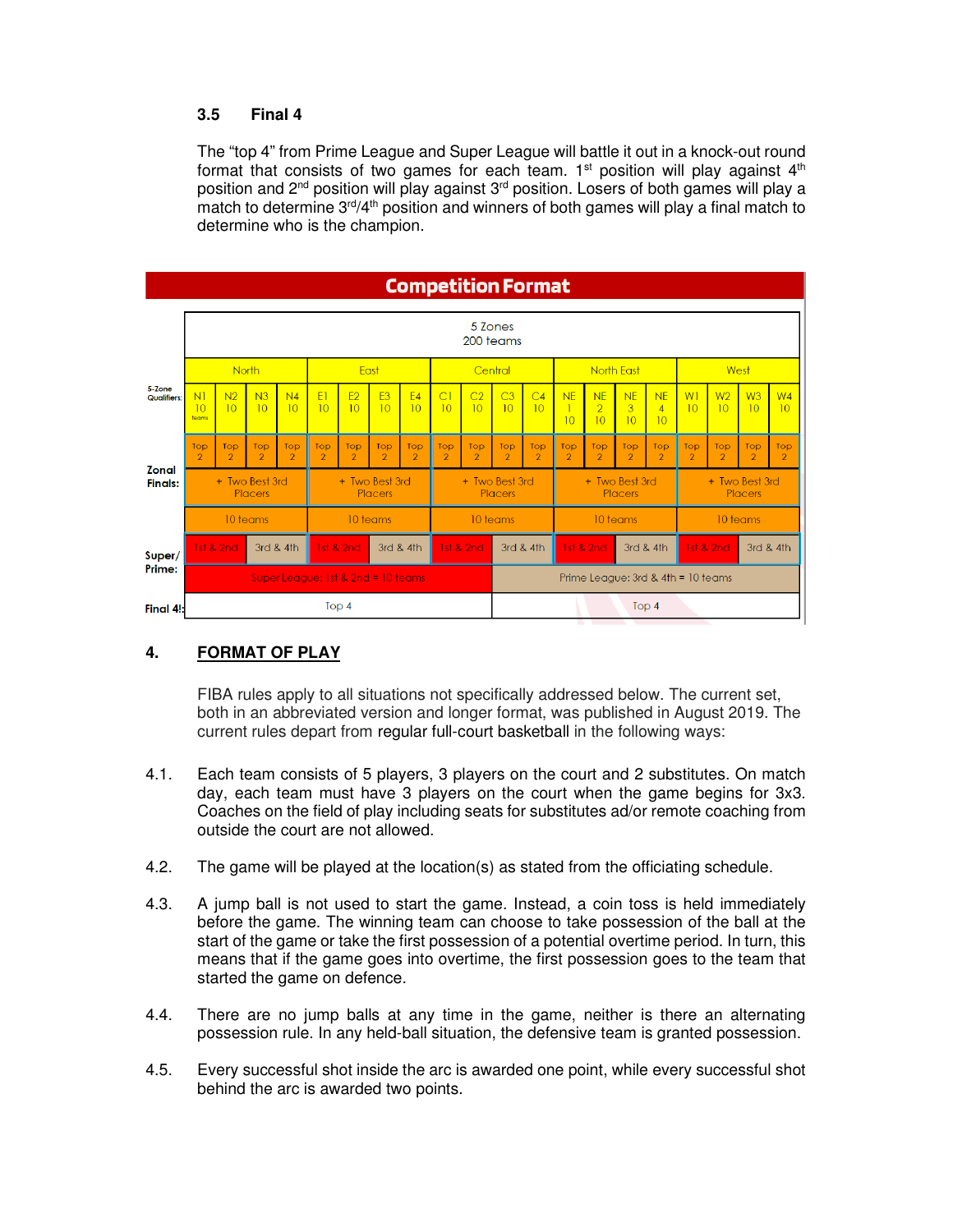- 4.6. The game is made up of 1 period of 10mins (3x3). The game clock shall be stopped during dead ball situations and free throws (first round will be running clock). The winner is the first team to score 21 or the team with the highest score at the end of the period. Sudden death will occur when there is a tie at the end of regulation. There shall be an interval of 1 minute before the overtime starts. A tie in regulation leads to an untimed overtime period, which is won by the first team to score two points in overtime. Note that if a game is tied at 20 at the end of regulation, reaching 21 does not end the game.
- 4.7. At the start of the game and after a field goal or successful free throw, the ball will be started from the top of the 3-point arc (both feet of the player should be outside of and not touching the 3-point arc).
- 4.8. All balls that are started from the top of the arc should be started with a check ball (exchange of the ball using a bounce pass between the offensive player starting)
- 4.9. If the defence gains possession of the ball within the arc by a steal, a block, or a rebound, then the team must move the ball behind the arc before being allowed to take a shot.
- 4.10. After a made goal or free throw (except for technical or unsportsmanlike fouls and team fouls 10 or more), play restarts with a player from the non-scoring team taking the ball directly under the basket and then dribbling or passing it to a point behind the arc. The defence is not allowed to play for the ball inside the block/charge under the basket.
- 4.11. There will be 1 time-out per team. (The officials may stop the game in the event of serious injury or when they deem that safety of the participants is compromised.) All time-outs shall last 30 seconds. A time-out opportunity begins when the ball becomes dead prior to a check-ball or free throw. An unused time-out may be carried over to the overtime.
- 4.12. Individual personal foul counts are not kept. In other words, players cannot be disqualified based on personal fouls. However, a player who commits two unsportsmanlike fouls is disqualified.
- 4.13. Each technical foul count as 1 team foul, while each unsportsmanlike or disqualifying foul counts as 2 team fouls.
- 4.14. Fouls during the act of shooting inside the arc are awarded one free throw, while fouls during the act of shooting behind the arc are awarded two free throws.
- 4.15. Team fouls 7, 8 and 9 are awarded two free throws, and team fouls 10 or more are awarded two free throws and possession of the ball. The "bonus" rule specifically supersedes the normal rule for fouls in the act of shooting.
- 4.16. Technical fouls result in one free throw, with possession going to the team that was entitled to possession at that time.
- 4.17. The first unsportsmanlike foul against a player results in two free throws for the nonoffending team. Any foul that results in disqualification (either a player's second unsportsmanlike foul or a disqualifying foul) results in two free throws and possession.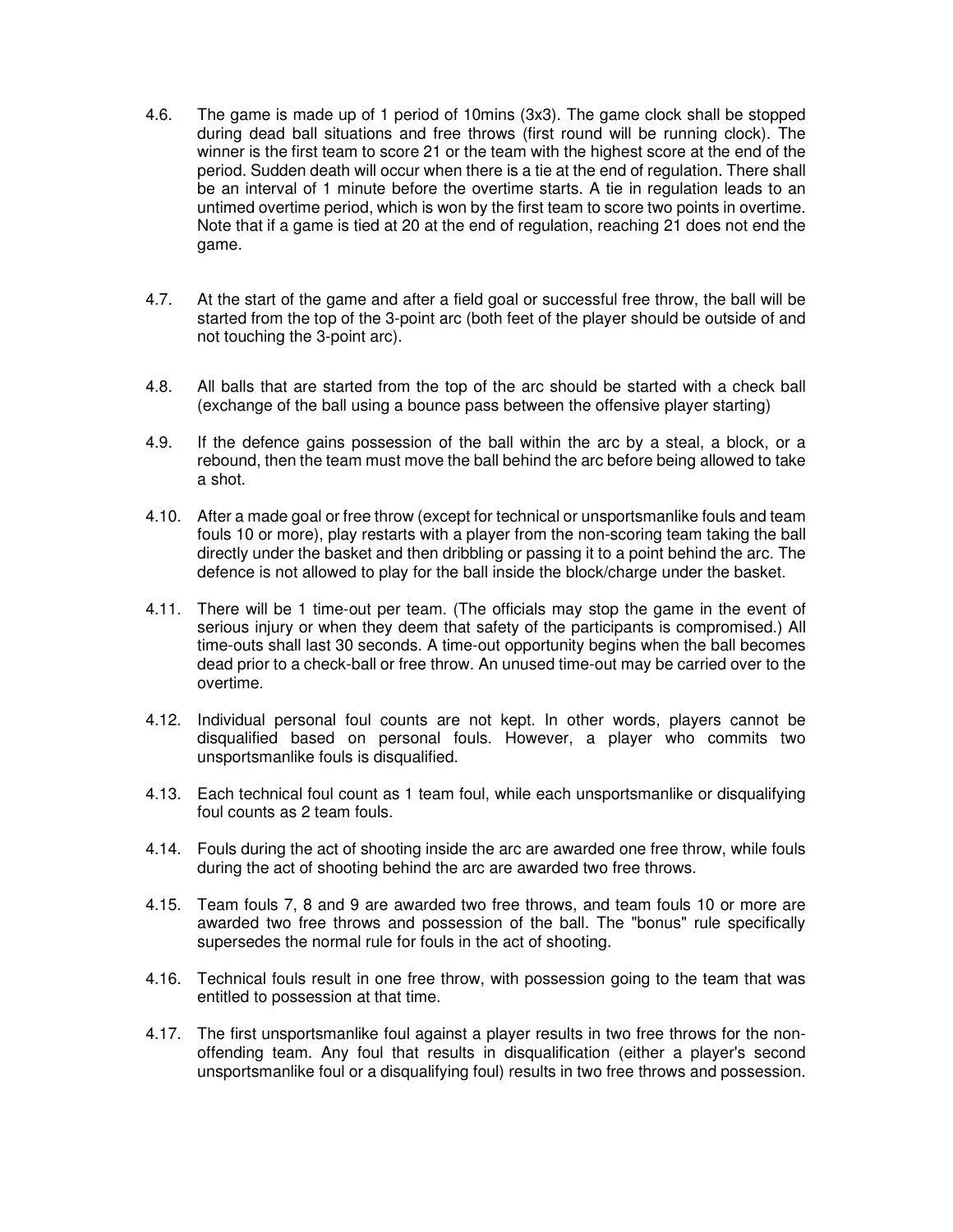- 4.18. Offensive fouls, if not technical, unsportsmanlike, or disqualifying, never result in free throws, regardless of the number of team fouls.
- 4.19. In the case of a double foul, no free throws are awarded to either team, regardless of team foul count or whether the double fouls were unsportsmanlike.
- 4.20. The walls and cage surrounding the play area are considered out of bounds area. When the ball hits the referee, the referee will decide who gets the ball. If the referee is unable to decide, the team on defence will get the ball.
- 4.21. Stalling or failing to play actively (i.e. not attempting to score) shall be a violation.
- 4.22. If the court is equipped with a shot clock, a team must attempt a shot for a field goal within 12 seconds. The shot clock shall start as soon as the ball is at the disposal of the offensive player (following the exchange with the defensive player or after a successful field goal underneath the basket)
- 4.23. An offensive player, after the ball has been cleared, shall not hold the ball and/ or dribble inside the arc with his back or side to the basket for more than 5 consecutive seconds.
- 4.24. Both teams are entitled to request a substitution when the ball becomes dead prior to a check-ball or free throw. The substitute can enter the game without any prior notice to the officials or table officials while the ball is dead, and the game clock is stopped. The substitutions can only take place behind the end line opposite the basket and require no action from the officials or table officials.

## **5. GRACE PERIOD**

5.1. A five-minute (5 minutes) grace period is allowed. The Organisers may at its discretion extend this grace period if it thinks the extension of grace period is justifiable (e.g. in special cases when delay may be caused by traffic jams, floods and etc). Teams must abide by the decision of the Organisers.

#### **6. POSTPONEMENT**

6.1. The Organisers is at its discretion to decide to postpone a match if it thinks that the venue is unfit for play, or for any other valid reasons for which it deems a postponement is in order. Teams must abide by the decision of the Organisers.

#### **7. WITHDRAWAL AND WALK-OVER**

- 7.1. Any withdrawal or walk-over is considered contrary to the spirit of the game.
- 7.2. Teams participating in the competition should not withdraw or give walk-over.
- 7.3. For each withdrawal, it is non-refundable.
- 7.4. The team that concedes a walkover shall get zero (0) league points in the classification and the score shall be twenty to zero (20 to 0) to the opponent.
- 7.5. In the games for top placings to the next round, any walk-over will disqualify the team from placing.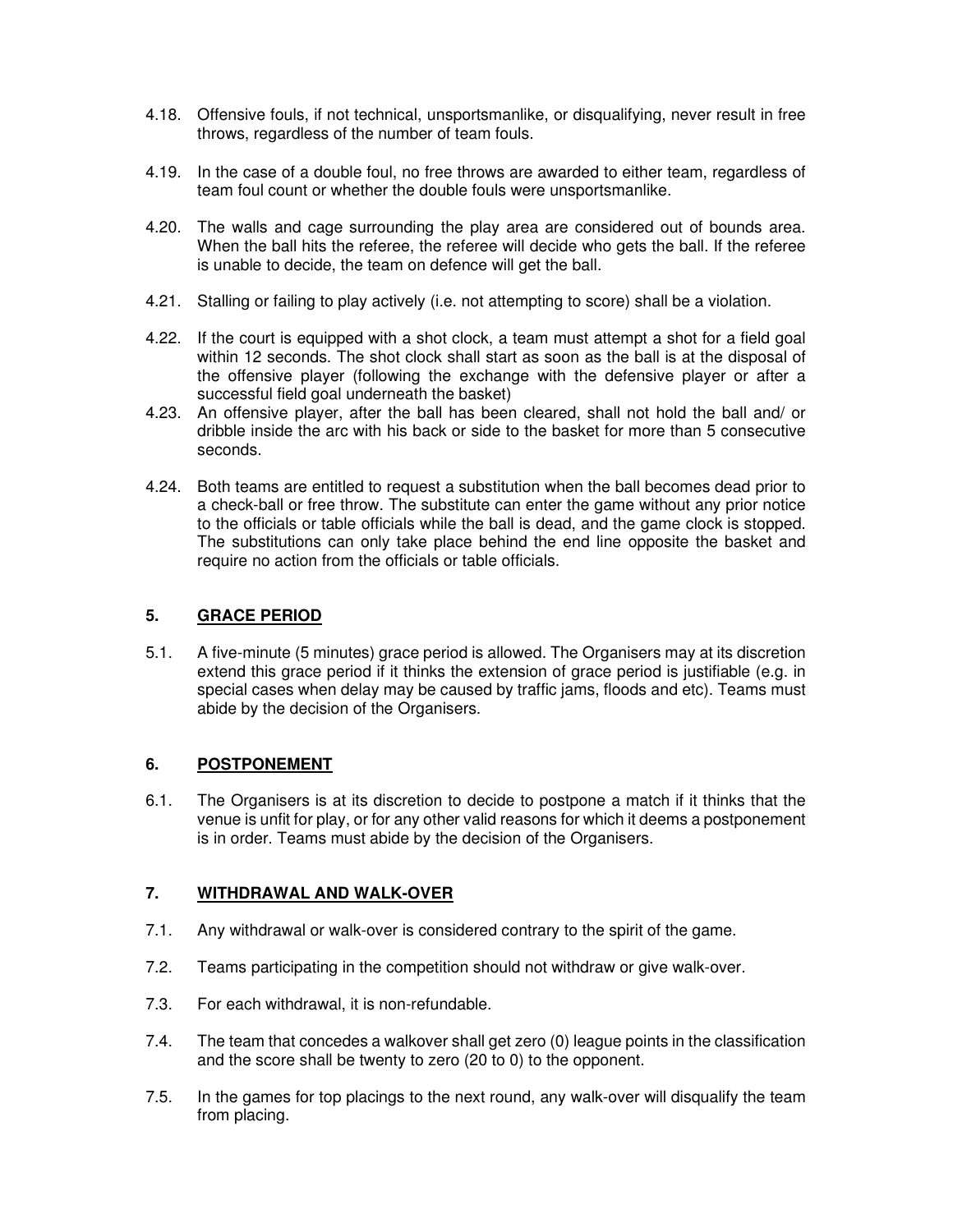## **8. SUSPENSION**

- 8.1. A player suspended by any one of the following bodies is barred from participating in the competition for the period of suspension:
	- i. the Singapore Sport Council
	- ii. the National Association of the sport/game (BAS)

#### **9. AWARD OF ROUND POINTS**

- 9.1. The following scoring system shall apply:
	- i. 2 points for a win<br>ii. 1 point for a loss
	- 1 point for a loss
	- iii. 0 point for conceding a walk-over

#### **10. TIE IN ROUND POINTS**

- 10.1. Ranking will be decided by the number of round points awarded.
- 10.2. If two teams have the same number of round points, the team that won the game between these two teams shall be ranked higher.
- 10.3. If more than two teams have equal points, then considering only those matches played among the teams with equal points, the positions of the teams shall be worked out according to the example given as follows:

### EXAMPLE

Team A beat Team B (50:44) Team B beat Team C (60:58) Team C beat Team A (45:44)

RESULTS: Team A:  $(+6 \& -1) = +5$  (Ranked 1<sup>st</sup>) Team B:  $(+2 \& -6) = -4$  (Ranked 3<sup>rd</sup>) Team C:  $(+1 \& -2) = -1$  (Ranked 2<sup>nd</sup>)

10.4. However, for the purpose of ranking for the draw to the subsequent round, after the third team (in a three-way tie for 2 qualifying positions) has been eliminated, the team, which won the tie between the two-remaining team, shall be ranked higher. In the above example, after Team B has been eliminated, Team C (having beaten Team A) will be ranked higher.

## **11. AWARD PRESENTATION**

11.1. Medals will be awarded to the top 4 teams of each league and zonal finals. A trophy will also be given to the team in  $1<sup>st</sup>$  place. Award presentation will be held the end of the tournament.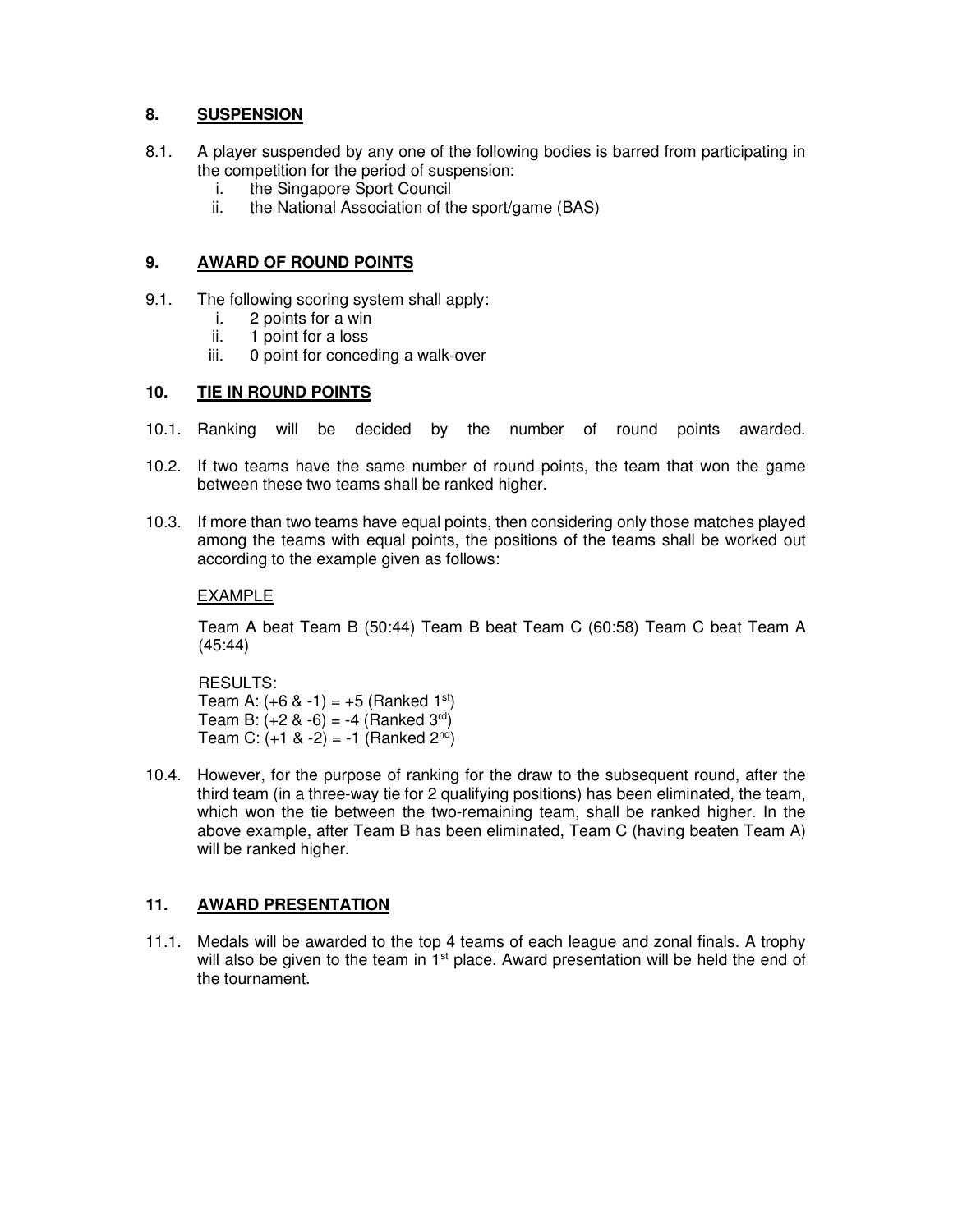## **12. DISPUTE MEDIATION**

- 12.1. The referee/umpire's decision is final.
- 12.2. Players are not allowed to interfere with the final decision taken by the referee / umpire / judge on points of laws / rules after clarification has been sought. If such interference results in the disruption of any match / game, the case will be referred to the Organisers for appropriate action.
- 12.3. The Organisers will have the final decision in all dispute matters.

#### **13. SUPPORTERS**

13.1. Due to the current Covid-19 situation, supporters are based on the current SMM guidelines. They are encouraged to view and support the games via the livestream broadcast (if available).

### **14. DISQUALIFICATION**

- 14.1. A team will be disqualified if it commits any of the following:
	- i. fielding over/under aged player<br>ii. fielding unregistered player
	- fielding unregistered player
	- iii. team/player which caused a game/match to be abandoned

All results involving the team which has been disqualified will be considered null and void.

14.2. The organisers reserve the rights to expel or eject any player from the competition as a result of poor discipline, unruly behaviour and undesirable sportsmanship actions.

## **15. PLAYERS ATTIRE**

- 15.1. Players of same team shall wear jerseys of the same colour.
- 15.2. Each team shall have two sets of jerseys at all times one light and one dark in colour. The team listed in front on the fixture shall wear the light coloured. The other team shall wear dark coloured.
- 15.3. The team failing to comply with the above-mentioned rules shall be barred from playing the match unless the non-offending team agrees to proceed with the game.
- 15.4. Players' jerseys must be tucked in.
- 15.5. Compression sleeves and stockings are permitted and must be of same colour as the jersey they are wearing. Players putting on light coloured jerseys are to put-on lightcoloured compression sleeves and stockings, players putting on dark coloured jersey are to put on dark coloured compression sleeves and stockings or the same dominant colour of their attire.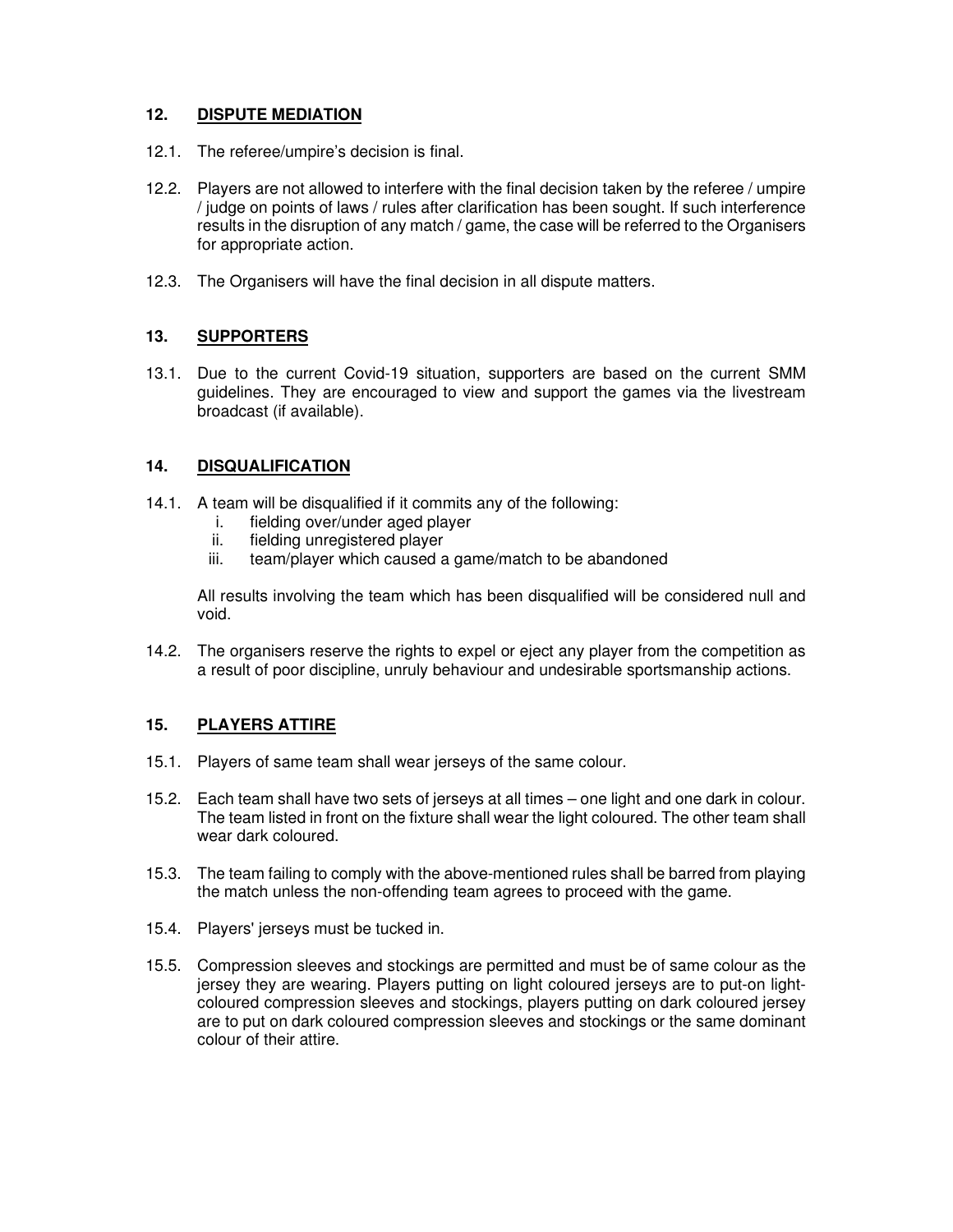## **16. SAFE PLAY**

- 16.1. To ensure safety, the use of jewellery or any ornament on the body during play is not allowed.
- 16.2. Players with long fingernails will not be permitted to play.
- 16.3. Players shall use rubber-soled shoes during the game. Bare-footed players will not be allowed to play that game.
- 16.4. 'Dunking' or hanging on the basketball rim is not allowed.
- 16.5. Referees will reiterate the safety rules before each match.

#### **17. TOURNAMENT BALLS**

17.1. For the whole period of the tournament, the official tournament ball – 3x3 FIBA Approved Basketball, will be used in all games.

#### **18. FIXTURES**

18.1. No change is allowed once the fixture has been arranged.

#### **19. AMENDMENTS**

19.1. The Organisers shall have the right to delete, add or amend the rules and regulations laid down herein. The Organisers reserve the right to interpret or amend the rules and regulations of the competition at any time.

#### **20. MATTERS NOT PROVIDED FOR**

20.1. All matter not provided for in these Rules and Regulations shall be dealt with by the ActiveSG Basketball Organising Committee.

#### **21. HEALTH AND SAFETY**

- 21.1. Players are not allowed to share
	- i water from the same container<br>ii towels
		- towels
- 21.2. Facemask must be on at all other times other than during the period of physical activity.
- 21.3. Players who are feeling unwell, will not be allowed to attend the event.
- 21.4. All other safety regulations are stated in the Safety Management Measures (SMM) plan.